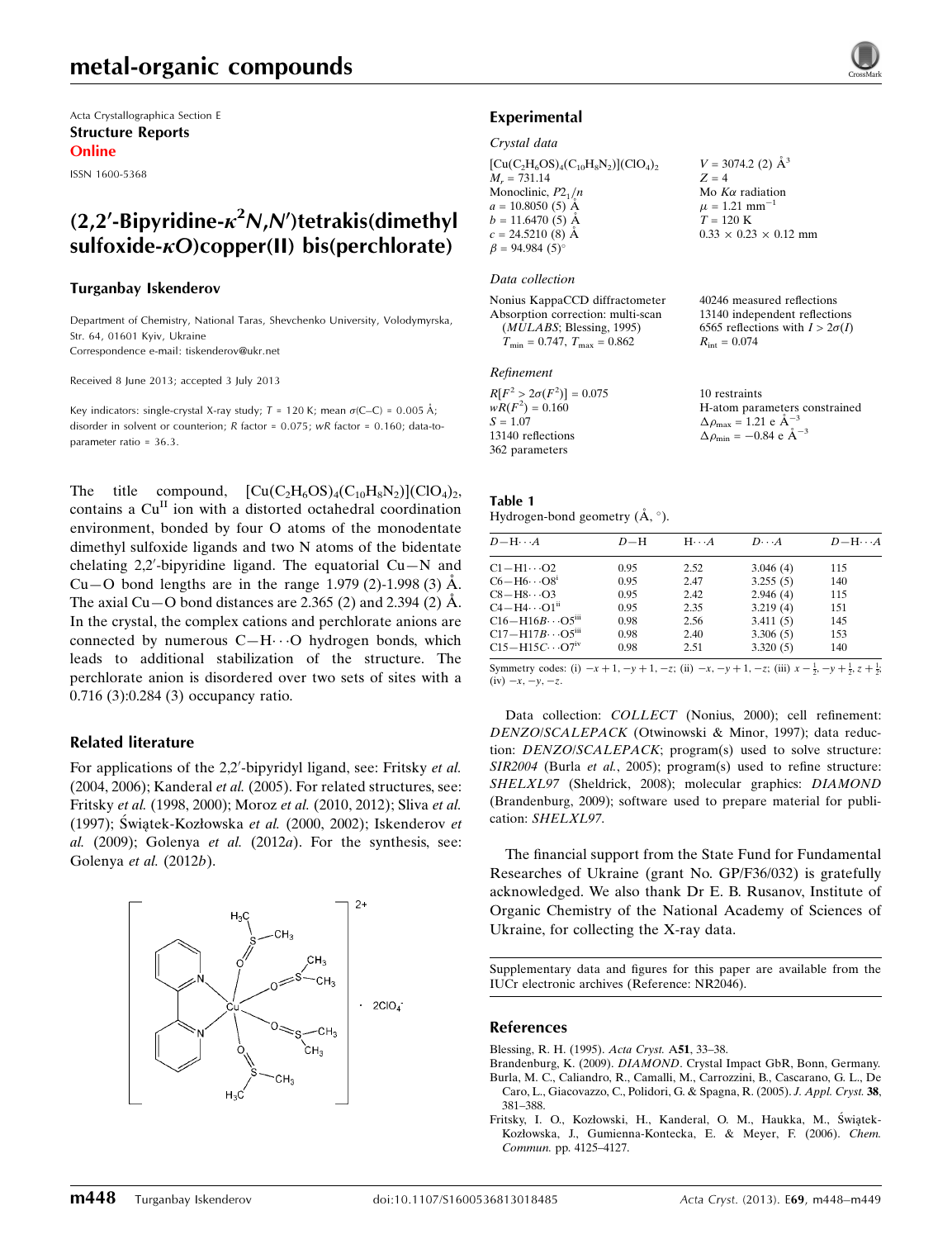- Fritsky, I. O., Kozłowski, H., Sadler, P. J., Yefetova, O. P., Świątek-Kozłowska, [J., Kalibabchuk, V. A. & Głowiak, T. \(1998\).](https://scripts.iucr.org/cgi-bin/cr.cgi?rm=pdfbb&cnor=nr2046&bbid=BB5) J. Chem. Soc. Dalton Trans. pp. [3269–3274.](https://scripts.iucr.org/cgi-bin/cr.cgi?rm=pdfbb&cnor=nr2046&bbid=BB5)
- Fritsky, I. O., Ott, R. & Krämer, R. (2000). Angew. Chem. Int. Ed. 39, 3255-[3258.](https://scripts.iucr.org/cgi-bin/cr.cgi?rm=pdfbb&cnor=nr2046&bbid=BB6)
- Fritsky, I. O., Świątek-Kozłowska, J., Dobosz, A., Sliva, T. Yu. & Dudarenko, N. M. (2004). [Inorg. Chim. Acta](https://scripts.iucr.org/cgi-bin/cr.cgi?rm=pdfbb&cnor=nr2046&bbid=BB7), 357, 3746–3752.
- [Golenya, I. A., Gumienna-Kontecka, E., Boyko, A. N., Haukka, M. & Fritsky,](https://scripts.iucr.org/cgi-bin/cr.cgi?rm=pdfbb&cnor=nr2046&bbid=BB8) I. O. (2012a). [Dalton Trans.](https://scripts.iucr.org/cgi-bin/cr.cgi?rm=pdfbb&cnor=nr2046&bbid=BB8) 41, 9427–9430.
- [Golenya, I. A., Gumienna-Kontecka, E., Boyko, A. N., Haukka, M. & Fritsky,](https://scripts.iucr.org/cgi-bin/cr.cgi?rm=pdfbb&cnor=nr2046&bbid=BB9) I. O. (2012b). [Inorg. Chem.](https://scripts.iucr.org/cgi-bin/cr.cgi?rm=pdfbb&cnor=nr2046&bbid=BB9) 51, 6221–6227.
- [Iskenderov, T. S., Golenya, I. A., Gumienna-Kontecka, E., Fritsky, I. O. &](https://scripts.iucr.org/cgi-bin/cr.cgi?rm=pdfbb&cnor=nr2046&bbid=BB10) [Prisyazhnaya, E. V. \(2009\).](https://scripts.iucr.org/cgi-bin/cr.cgi?rm=pdfbb&cnor=nr2046&bbid=BB10) Acta Cryst. E65, o2123–o2124.
- Kanderal, O. M., Kozłowski, H., Dobosz, A., Światek-Kozłowska, J., Meyer, F. [& Fritsky, I. O. \(2005\).](https://scripts.iucr.org/cgi-bin/cr.cgi?rm=pdfbb&cnor=nr2046&bbid=BB11) Dalton Trans. pp. 1428–1437.
- [Moroz, Y. S., Demeshko, S., Haukka, M., Mokhir, A., Mitra, U., Stocker, M.,](https://scripts.iucr.org/cgi-bin/cr.cgi?rm=pdfbb&cnor=nr2046&bbid=BB12) Müller, P., Meyer, F. & Fritsky, I. O. (2012). Inorg. Chem. 51, 7445-7447.
- [Moroz, Y. S., Szyrweil, L., Demeshko, S., Kozłowski, H., Meyer, F. & Fritsky,](https://scripts.iucr.org/cgi-bin/cr.cgi?rm=pdfbb&cnor=nr2046&bbid=BB13) I. O. (2010). [Inorg. Chem.](https://scripts.iucr.org/cgi-bin/cr.cgi?rm=pdfbb&cnor=nr2046&bbid=BB13) 49, 4750–4752.
- Nonius (2000). COLLECT[. Nonius BV, Delft, The Netherlands.](https://scripts.iucr.org/cgi-bin/cr.cgi?rm=pdfbb&cnor=nr2046&bbid=BB14)
- [Otwinowski, Z. & Minor, W. \(1997\).](https://scripts.iucr.org/cgi-bin/cr.cgi?rm=pdfbb&cnor=nr2046&bbid=BB15) Methods in Enzymology, Vol. 276, Macromolecular Crystallography[, Part A, edited by C. W. Carter & R. M.](https://scripts.iucr.org/cgi-bin/cr.cgi?rm=pdfbb&cnor=nr2046&bbid=BB15) [Sweet, pp. 307–326. New York: Academic Press.](https://scripts.iucr.org/cgi-bin/cr.cgi?rm=pdfbb&cnor=nr2046&bbid=BB15)
- [Sheldrick, G. M. \(2008\).](https://scripts.iucr.org/cgi-bin/cr.cgi?rm=pdfbb&cnor=nr2046&bbid=BB16) Acta Cryst. A64, 112–122.
- [Sliva, T. Yu., Kowalik-Jankowska, T., Amirkhanov, V. M., Głowiak, T., Onindo,](https://scripts.iucr.org/cgi-bin/cr.cgi?rm=pdfbb&cnor=nr2046&bbid=BB17) [C. O., Fritsky, I. O. & Kozłowski, H. \(1997\).](https://scripts.iucr.org/cgi-bin/cr.cgi?rm=pdfbb&cnor=nr2046&bbid=BB17) J. Inorg. Biochem. 65, 287–294.
- Świątek-Kozłowska, J., Fritsky, I. O., Dobosz, A., Karaczyn, A., Dudarenko, [N. M., Sliva, T. Yu., Gumienna-Kontecka, E. & Jerzykiewicz, L. \(2000\).](https://scripts.iucr.org/cgi-bin/cr.cgi?rm=pdfbb&cnor=nr2046&bbid=BB18) J. [Chem. Soc. Dalton Trans.](https://scripts.iucr.org/cgi-bin/cr.cgi?rm=pdfbb&cnor=nr2046&bbid=BB18) pp. 4064–4068.
- Świątek-Kozłowska, J., Gumienna-Kontecka, E., Dobosz, A., Golenya, I. A. & Fritsky, I. O. (2002). [J. Chem. Soc. Dalton Trans.](https://scripts.iucr.org/cgi-bin/cr.cgi?rm=pdfbb&cnor=nr2046&bbid=BB19) pp. 4639–4643.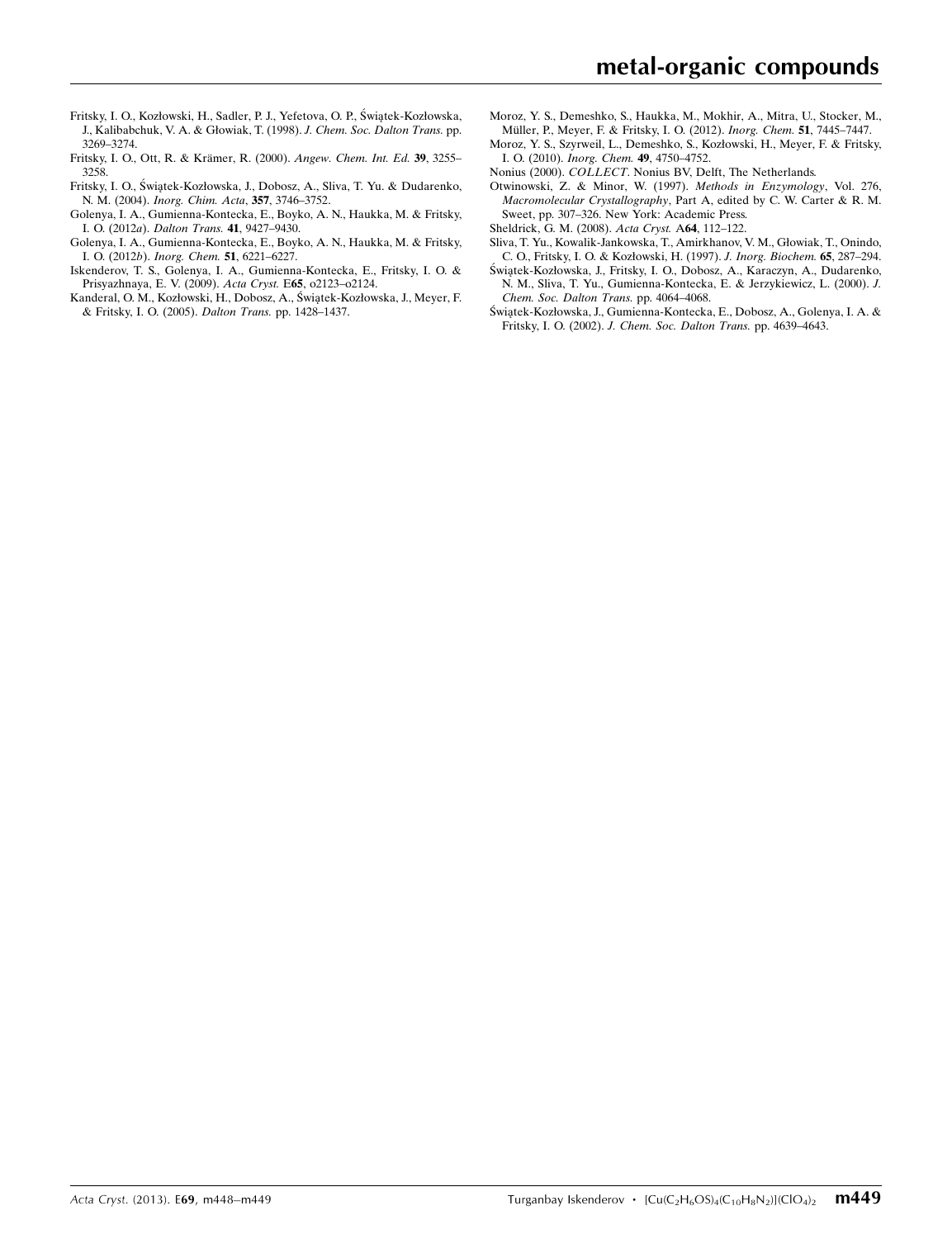# **supporting information**

*Acta Cryst.* (2013). E**69**, m448–m449 [doi:10.1107/S1600536813018485]

# **(2,2′-Bipyridine-***κ***<sup>2</sup>** *N***,***N***′)tetrakis(dimethyl sulfoxide-***κO***)copper(II) bis- (perchlorate)**

# **Turganbay Iskenderov**

# **S1. Comment**

2,2′-Bipyridyl (2,2′-bipy) is a well known neutral bidentate ligand which is widely used in coordination chemistry, in particular, for the preparation of mixed ligand complexes (Fritsky *et al.*, 2004; Kanderal *et al.*, 2005). It is also often used in the synthesis of discrete polynuclear complexes in order to prevent formation of coordination polymers by blocking a certain number of vacant sites in the coordination sphere of a metal ion (Fritsky *et al.*, 2006). The title compound was obtained unintentionally during an attempt to synthesize a mixed-ligand complex of  $Cu<sup>II</sup>$  with pyridine-2-hydroxamic acid in the framework of our project on study of metal complexes of heterocyclic hydroxamic acids (Świątek-Kozłowska *et al.*, 2002; Golenya *et al.*, 2012*a*). The crystal structure of the title complex has not hitherto been reported.

The title compound,  $\left[\text{Cu}(C_{10}H_8N_2)(C_2H_6OS)_4\right](ClO_4)_2$ , consists of a cationic Cu<sup>2+</sup> complex and two perchlorate anions (Fig. 1). The central atom is in distorted octahedral environment formed by two nitrogen donor atoms of bidentately coordinated molecule of 2,2′-bipyridine and by four oxygen atoms of dimethyl sulfoxide molecules. The equatorial plane of the coordination polyhedron is consisting of two nitrogen atoms of 2,2′-bipyridyl and two oxygen atoms of two dimethyl sulfoxide ligands. The axial positions are occupied by oxygen atoms of other two dimethyl sulfoxide ligands. The equatorial Cu—N and Cu—O bond lengths are in the range  $1.979(2) - 1.998(3)$  Å. The axial Cu—O bond distances are 2.365 (2) Å and 2.394 (2) Å. The coordination bond lengths Cu—N and Cu—O are typical for distorted octahedral Cu<sup>II</sup> complexes with the nitrogen and oxygen donors (Fritsky *et al.*, 1998; Świątek-Kozłowska *et al.*, 2000; Sliva *et al.*, 1997). The N2—Cu1—N1 bite angle is decreased to 81.45 (11)°, which is a consequence of the formation of five-membered chelate ring. The C—N and C—C bond lengths in the pyridine rings are normal for 2-substituted pyridine derivatives (Fritsky *et al.*, 2000; Iskenderov *et al.*, 2009; Moroz *et al.*, 2010; Moroz *et al.*, 2012).

In the crystal structure, the complex cations and perchlorate anions are connected by numerous intermolecular C— H···O hydrogen bonds, in which the aromatic and methyl carbon atoms act as donors while the perchlorate oxygen atoms act as acceptors, which contribute to the stabilization of the structure (Fig. 2). There are also stacking interactions between the aromatic rings of the 2,2′-bipyridine molecules belonging to the neighboring complex molecules with shortest non-covalent contacts  $C(2) \cdots C(6)$  (-*x*, 1 - *y*, -*z*) = 3.369 (5) and  $C(4) \cdots C(10)$  (-*x*, 1 - *y*, -*z*) = 3.390 (5) Å (Fig. 2).

## **S2. Experimental**

The title compound was obtained unexpectedly during an attempt to synthesize a mixed-ligand complex of  $Cu<sup>II</sup>$  with pyridine-2-hydroxamic acid (Golenya *et al.*, 2012*b*) in aqueous methanol solution. Cu(ClO<sub>4</sub>)<sub>2</sub>.6H<sub>2</sub>O in methanol (0.0370) g, 0.1 mmol) was added to solution of 2,2′-bipyridine (0.156 g, 1 mmol) and pyridine-2-hydroxamic acid (0.069 g, 0.5 mmol) in methanol (7 ml), afterwards the obtained transparent blue solution left for evaporation in the air at ambient temperature. The obtained dry solid residue was dissolved in 5 ml DMSO and set for crystallization by slow diffusion of 2-propanol vapors at room temperature. During 12 h the blue crystals suitable for X-ray analysis were obtained. They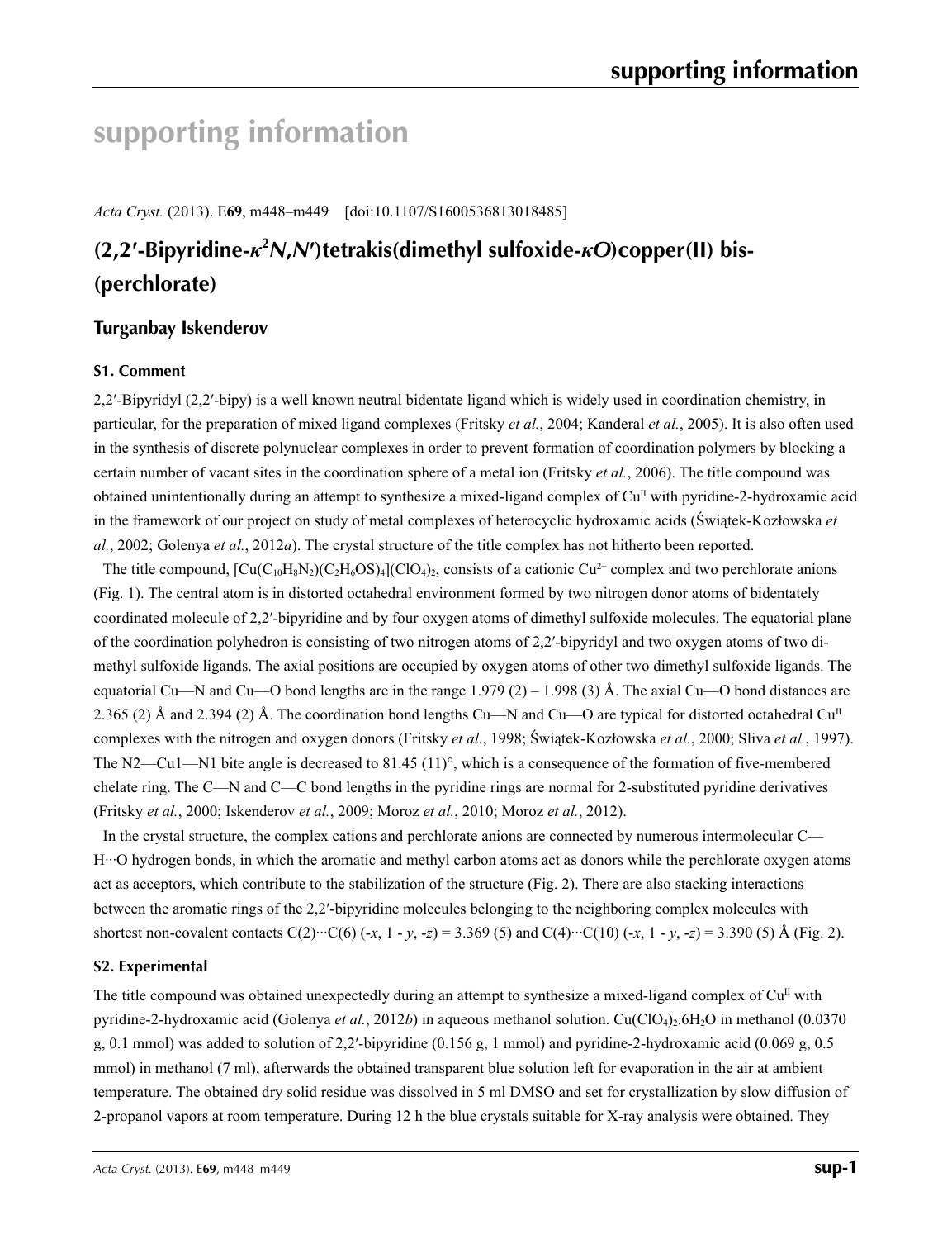were filtered off, washed with 2-propanol and dried in the air. Yield: 73%. Elemental analysis calc. (%) for  $C_{18}H_{32}Cl_2CuN_2O_{12}S_4$ : C 29.63; H 4.42; N 3.84; found: C 29.78; H 4.60; N 3.63.

## **S3. Refinement**

The C—H atoms were positioned geometrically and refined as riding atoms, with C—H =  $0.95$ (CH),  $0.98$ (CH<sub>3</sub>) and U<sub>iso</sub>  $= 1.2$  or 1.5 U<sub>eq</sub>(parent atom) for CH and CH<sub>3</sub>, respectively. One of the perchlorate anions were found to be disordered over two positions with occupancy factors 0.716/0.284. All atoms were refined with anisotropic displacement parameters except the oxygen atoms of the disordered perchlorate which were refined isotropically. Cl—O bond distances and O···O separations of both (minor and major) fractions of the disordered perchlorate anion as well as the ordered perchlorate (as a model) were restrained to have identical values. For each corresponding pair of the oxygen atoms of the disordered perchlorate anion, the isotropic displacement parameters were restrained to have identical values.



### **Figure 1**

A view of the title compound, with displacement ellipsoids shown at the 40% probability level. Both orientations for the disordered perchlorate anion are shown. H atoms are drawn as spheres of arbitrary radii.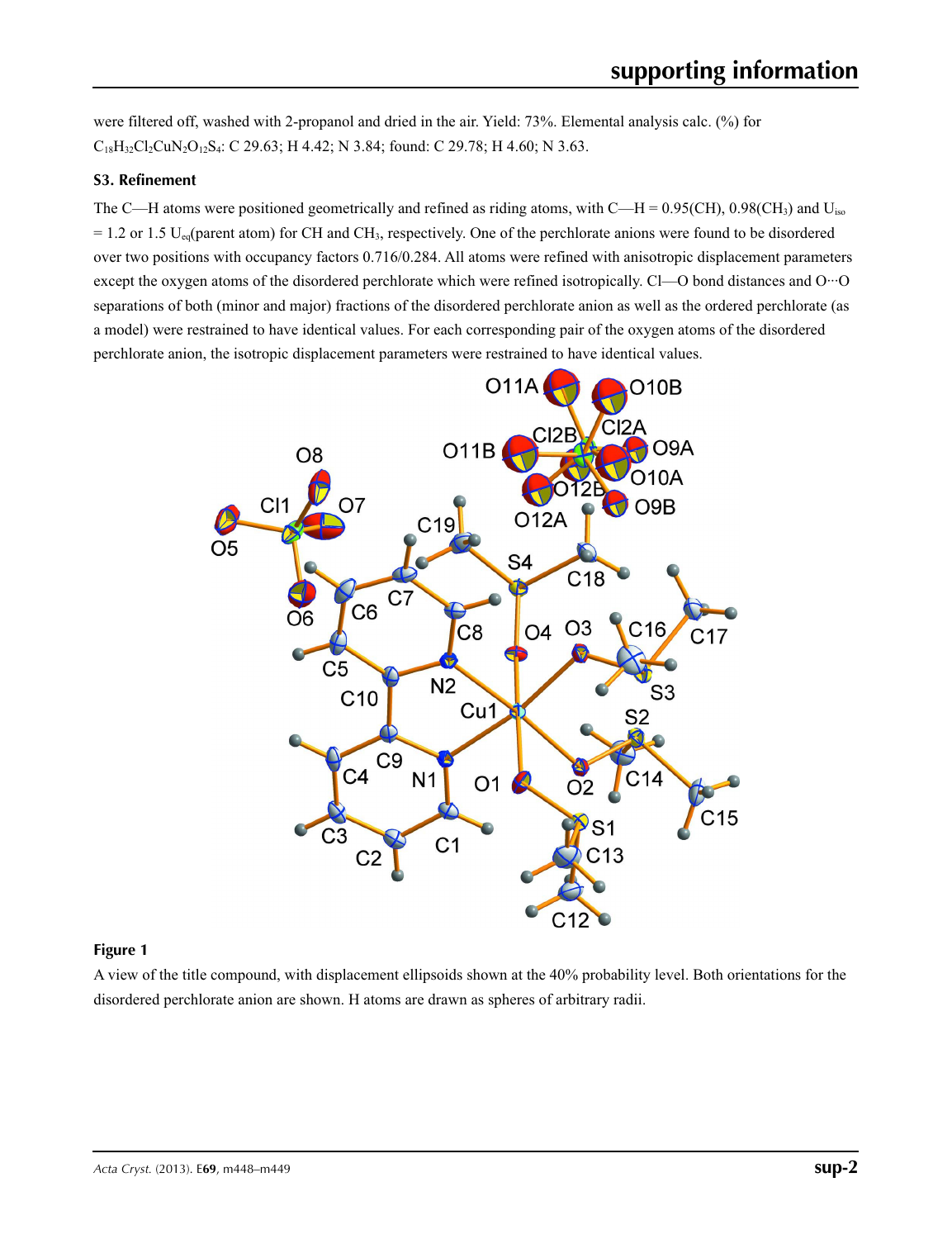

### **Figure 2**

Crystal packing of the title compound. Hydrogen bonds are indicated by dashed lines. Only major orientation is shown for the disordered perchlorate anion.

# **(2,2′-Bipyridine-***κ***<sup>2</sup>** *N***,***N***′)tetrakis(dimethyl sulfoxide-***κO***)copper(II) bis(perchlorate)**

| Crystal data                              |
|-------------------------------------------|
| $[Cu(C_2H_6OS)_4(C_{10}H_8N_2)](ClO_4)_2$ |
| $M_r = 731.14$                            |
| Monoclinic, $P2_1/n$                      |
| Hall symbol: -P 2yn                       |
| $a = 10.8050(5)$ Å                        |
| $b = 11.6470(5)$ Å                        |
| $c = 24.5210(8)$ Å                        |
| $\beta$ = 94.984 (5) <sup>o</sup>         |
| $V = 3074.2$ (2) Å <sup>3</sup>           |
|                                           |

# *Data collection*

 $Z = 4$ 

Nonius KappaCCD diffractometer Radiation source: fine-focus sealed tube Horizontally mounted graphite crystal monochromator Detector resolution: 9 pixels mm-1 *φ* scans and *ω* scans with *κ* offset Absorption correction: multi-scan (*MULABS*; Blessing, 1995)

## *Refinement*

Refinement on *F*<sup>2</sup> Least-squares matrix: full  $R[F^2 > 2\sigma(F^2)] = 0.075$  $wR(F^2) = 0.160$  $S = 1.07$ 13140 reflections 362 parameters

 $F(000) = 1508$  $D_x = 1.580$  Mg m<sup>-3</sup> Mo *Kα* radiation, *λ* = 0.71073 Å Cell parameters from 2567 reflections  $\theta$  = 3.0–25.5°  $\mu = 1.21$  mm<sup>-1</sup>  $T = 120 \text{ K}$ Block, blue  $0.33 \times 0.23 \times 0.12$  mm

 $T_{\text{min}} = 0.747$ ,  $T_{\text{max}} = 0.862$ 40246 measured reflections 13140 independent reflections 6565 reflections with  $I > 2\sigma(I)$  $R_{\text{int}} = 0.074$  $\theta_{\text{max}} = 36.7^{\circ}, \theta_{\text{min}} = 3.0^{\circ}$  $h = -13 \rightarrow 17$  $k = -15 \rightarrow 19$ *l* = −40→31

10 restraints Primary atom site location: structure-invariant direct methods Secondary atom site location: difference Fourier map Hydrogen site location: inferred from neighbouring sites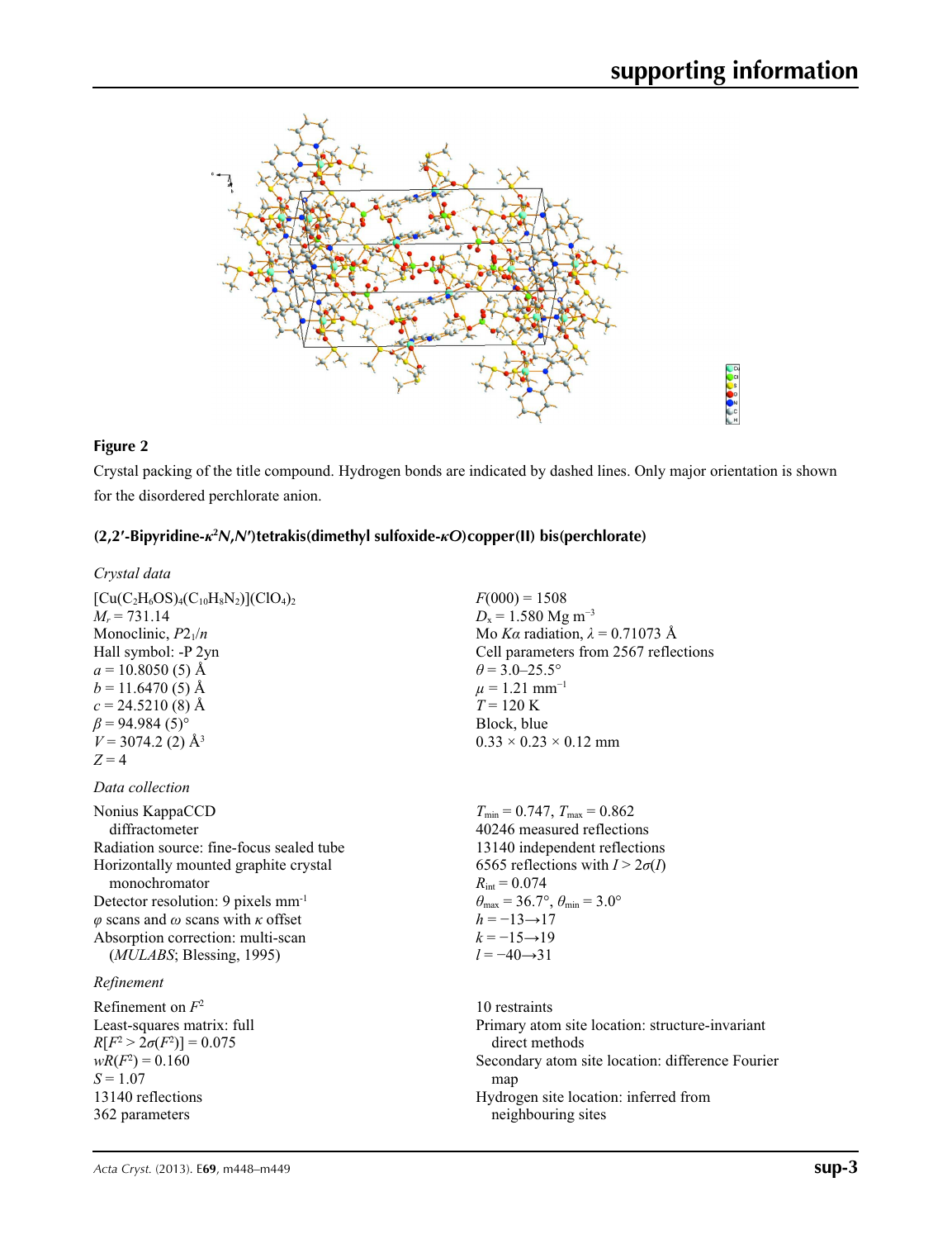| H-atom parameters constrained           | $(\Delta/\sigma)_{\text{max}}$ < 0.001           |
|-----------------------------------------|--------------------------------------------------|
| $w = 1/[\sigma^2(F_0^2) + (0.0589P)^2]$ | $\Delta\rho_{\rm max} = 1.21$ e $\rm \AA^{-3}$   |
| where $P = (F_0^2 + 2F_c^2)/3$          | $\Delta\rho_{\rm min}$ = -0.84 e Å <sup>-3</sup> |

### *Special details*

**Experimental**. The C—H atoms were positioned geometrically and refined as riding atoms, with C—H = 0.95(CH),  $0.98$ (CH<sub>3</sub>) and U<sub>iso</sub> = 1.2 or 1.5 U<sub>eq</sub>(parent atom) for CH and CH<sub>3</sub>, respectively. One of the perchlorate anions were found to be disordered over two positions with occupancy factors 0.716/0.284. All atoms were refined with anisotropic displacement parameters except the oxygen atoms of the disordered perchlorate which were refined isotropically. Cl—O bond distances and O···O separations of both (minor and major) fractions of the disordered perchlorate anion as well as the ordered perchlorate (as a model) were restrained to have identical values. For each corresponding pair of the oxygen atoms of the disordered perchlorate anion, the isotropic displacement parameters were restrained to have identical values. **Geometry**. All esds (except the esd in the dihedral angle between two l.s. planes) are estimated using the full covariance matrix. The cell esds are taken into account individually in the estimation of esds in distances, angles and torsion angles; correlations between esds in cell parameters are only used when they are defined by crystal symmetry. An approximate (isotropic) treatment of cell esds is used for estimating esds involving l.s. planes.

**Refinement**. Refinement of  $F^2$  against ALL reflections. The weighted R-factor wR and goodness of fit S are based on  $F^2$ , conventional R-factors R are based on F, with F set to zero for negative  $F^2$ . The threshold expression of  $F^2 > 2 \text{sigma}(F^2)$  is used only for calculating R-factors(gt) etc. and is not relevant to the choice of reflections for refinement. R-factors based on  $F<sup>2</sup>$  are statistically about twice as large as those based on F, and R- factors based on ALL data will be even larger.

|                | $\boldsymbol{\chi}$ | $\mathcal{Y}$ | $\boldsymbol{Z}$ | $U_{\rm iso}$ */ $U_{\rm eq}$ | Occ. (2) |
|----------------|---------------------|---------------|------------------|-------------------------------|----------|
| Cu1            | 0.01095(4)          | 0.25254(3)    | 0.093944(15)     | 0.01663(10)                   |          |
| S1             | $-0.22872(8)$       | 0.37353(8)    | 0.15620(4)       | 0.0260(2)                     |          |
| S <sub>2</sub> | $-0.10117(8)$       | 0.03071(7)    | 0.13267(3)       | 0.02201(19)                   |          |
| S <sub>3</sub> | 0.02546(8)          | 0.21930(7)    | 0.22086(3)       | 0.02254(19)                   |          |
| S <sub>4</sub> | 0.24417(8)          | 0.03374(7)    | 0.06730(3)       | 0.02011(18)                   |          |
| O <sub>1</sub> | $-0.1237(2)$        | 0.4013(2)     | 0.12111(10)      | 0.0256(5)                     |          |
| O2             | $-0.1282(2)$        | 0.14612(18)   | 0.10375(9)       | 0.0185(5)                     |          |
| O <sub>3</sub> | 0.0926(2)           | 0.22831(19)   | 0.16856(9)       | 0.0224(5)                     |          |
| O <sub>4</sub> | 0.1196(2)           | 0.0936(2)     | 0.06162(9)       | 0.0225(5)                     |          |
| C11            | 0.46540(9)          | 0.22816(8)    | $-0.07645(4)$    | 0.0300(2)                     |          |
| O <sub>5</sub> | 0.5215(3)           | 0.2784(3)     | $-0.12148(12)$   | 0.0607(10)                    |          |
| O <sub>6</sub> | 0.3432(3)           | 0.2715(2)     | $-0.07428(13)$   | 0.0490(8)                     |          |
| O <sub>7</sub> | 0.4600(3)           | 0.1059(3)     | $-0.08316(15)$   | 0.0599(10)                    |          |
| O <sub>8</sub> | 0.5387(3)           | 0.2541(3)     | $-0.02657(11)$   | 0.0535(9)                     |          |
| Cl2 1          | 0.4834(4)           | 0.2572(3)     | 0.25477(14)      | 0.0236(7)                     | 0.716(3) |
| $O9_1$         | 0.4557(4)           | 0.1434(3)     | 0.26534(16)      | $0.0426(10)*$                 | 0.716(3) |
| $O10_1$        | 0.4453(6)           | 0.3286(5)     | 0.2980(2)        | $0.0806(16)^*$                | 0.716(3) |
| O11 1          | 0.6132(5)           | 0.2703(5)     | 0.2537(2)        | $0.0843(17)^*$                | 0.716(3) |
| $O12_{1}$      | 0.4289(5)           | 0.2943(4)     | 0.20296(19)      | $0.0643(13)*$                 | 0.716(3) |
| $Cl2_2$        | 0.4738(9)           | 0.2835(7)     | 0.2563(4)        | 0.0217(17)                    | 0.284(3) |
| $O9_2$         | 0.3653(8)           | 0.3114(8)     | 0.2807(4)        | $0.0426(10)*$                 | 0.284(3) |
| O10 2          | 0.5733(10)          | 0.2666(10)    | 0.2973(5)        | $0.0806(16)*$                 | 0.284(3) |
| $O11_2$        | 0.5087(11)          | 0.3809(9)     | 0.2254(5)        | $0.0843(17)^*$                | 0.284(3) |
| $O12_{2}$      | 0.4559(10)          | 0.1942(8)     | 0.2174(4)        | $0.0643(13)*$                 | 0.284(3) |
| N <sub>1</sub> | $-0.0439(2)$        | 0.2824(2)     | 0.01530(11)      | 0.0165(6)                     |          |
| N2             | 0.1453(2)           | 0.3611(2)     | 0.07722(10)      | 0.0169(6)                     |          |

*Fractional atomic coordinates and isotropic or equivalent isotropic displacement parameters (Å<sup>2</sup>)*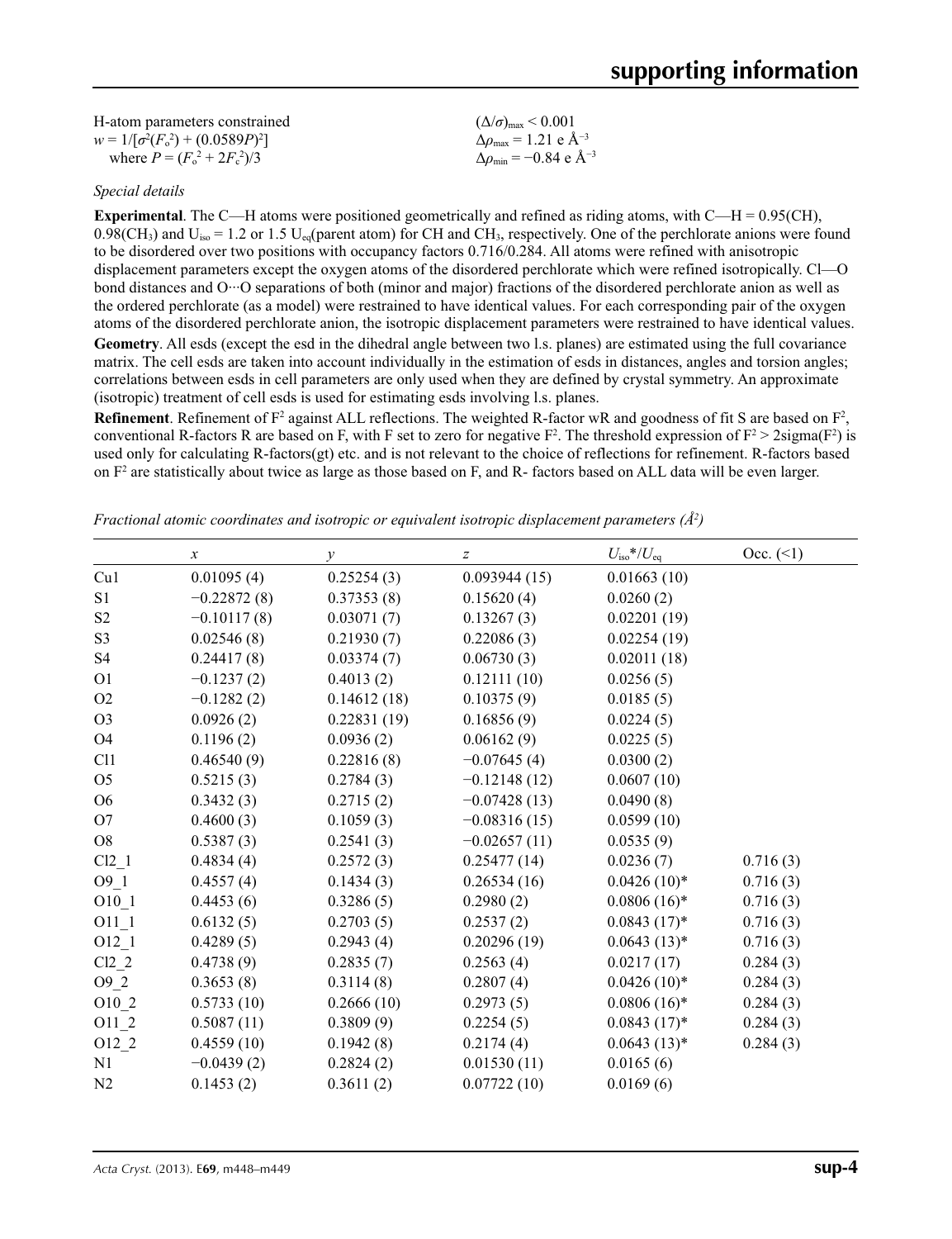| C <sub>1</sub>    | $-0.1461(3)$ | 0.2403(3)    | $-0.01254(13)$ | 0.0199(7)  |
|-------------------|--------------|--------------|----------------|------------|
| H1                | $-0.2011$    | 0.1935       | 0.0060         | $0.024*$   |
| C2                | $-0.1736(3)$ | 0.2635(3)    | $-0.06822(14)$ | 0.0235(7)  |
| H2                | $-0.2471$    | 0.2338       | $-0.0872$      | $0.028*$   |
| C <sub>3</sub>    | $-0.0930(3)$ | 0.3302(3)    | $-0.09514(13)$ | 0.0229(7)  |
| H <sub>3</sub>    | $-0.1093$    | 0.3455       | $-0.1331$      | $0.028*$   |
| C <sub>4</sub>    | 0.0120(3)    | 0.3746(3)    | $-0.06631(13)$ | 0.0227(8)  |
| H <sub>4</sub>    | 0.0682       | 0.4214       | $-0.0841$      | $0.027*$   |
| C <sub>5</sub>    | 0.2357(3)    | 0.4606(3)    | 0.00510(14)    | 0.0251(8)  |
| H <sub>5</sub>    | 0.2326       | 0.4815       | $-0.0324$      | $0.030*$   |
| C6                | 0.3321(4)    | 0.4966(3)    | 0.04112(15)    | 0.0292(9)  |
| H <sub>6</sub>    | 0.3967       | 0.5425       | 0.0287         | $0.035*$   |
| C7                | 0.3345(3)    | 0.4653(3)    | 0.09585(15)    | 0.0243(8)  |
| H7                | 0.4001       | 0.4900       | 0.1215         | $0.029*$   |
| C8                | 0.2394(3)    | 0.3976(3)    | 0.11236(14)    | 0.0206(7)  |
| H8                | 0.2406       | 0.3762       | 0.1498         | $0.025*$   |
| C9                | 0.0340(3)    | 0.3495(3)    | $-0.01083(13)$ | 0.0182(7)  |
| C10               | 0.1433(3)    | 0.3933(3)    | 0.02420(13)    | 0.0183(7)  |
| C12               | $-0.3584(3)$ | 0.3309(4)    | 0.11044(16)    | 0.0356(9)  |
| H12A              | $-0.3773$    | 0.3915       | 0.0832         | $0.053*$   |
| H12B              | $-0.4307$    | 0.3181       | 0.1312         | $0.053*$   |
| H12C              | $-0.3382$    | 0.2597       | 0.0918         | $0.053*$   |
| C13               | $-0.2864(4)$ | 0.5103(4)    | 0.17568(17)    | 0.0423(11) |
| H <sub>13</sub> A | $-0.2233$    | 0.5490       | 0.2003         | $0.063*$   |
| H13B              | $-0.3620$    | 0.4994       | 0.1945         | $0.063*$   |
| H <sub>13</sub> C | $-0.3055$    | 0.5575       | 0.1429         | $0.063*$   |
| C14               | $-0.1260(4)$ | $-0.0737(3)$ | 0.08036(15)    | 0.0320(9)  |
| H <sub>14</sub> A | $-0.2080$    | $-0.0621$    | 0.0608         | $0.048*$   |
| H14B              | $-0.1217$    | $-0.1506$    | 0.0967         | $0.048*$   |
| H14C              | $-0.0619$    | $-0.0661$    | 0.0547         | $0.048*$   |
| C15               | $-0.2366(4)$ | 0.0083(4)    | 0.16771(16)    | 0.0364(10) |
| H <sub>15</sub> A | $-0.2396$    | 0.0655       | 0.1969         | $0.055*$   |
| H15B              | $-0.2342$    | $-0.0689$    | 0.1837         | $0.055*$   |
| H <sub>15</sub> C | $-0.3106$    | 0.0159       | 0.1419         | $0.055*$   |
| C16               | 0.0575(4)    | 0.3504(3)    | 0.25593(16)    | 0.0404(10) |
| H <sub>16</sub> A | 0.1473       | 0.3645       | 0.2591         | $0.061*$   |
| H16B              | 0.0282       | 0.3458       | 0.2926         | $0.061*$   |
| H16C              | 0.0148       | 0.4133       | 0.2355         | $0.061*$   |
| C17               | 0.1207(4)    | 0.1252(3)    | 0.26321(15)    | 0.0332(9)  |
| H17A              | 0.1133       | 0.0471       | 0.2485         | $0.050*$   |
| H17B              | 0.0939       | 0.1263       | 0.3004         | $0.050*$   |
| H17C              | 0.2074       | 0.1504       | 0.2642         | $0.050*$   |
| C18               | 0.2790(4)    | 0.0049(4)    | 0.13850(14)    | 0.0354(10) |
| <b>H18A</b>       | 0.2735       | 0.0762       | 0.1593         | $0.053*$   |
| H18B              | 0.3632       | $-0.0265$    | 0.1446         | $0.053*$   |
| H18C              | 0.2192       | $-0.0509$    | 0.1506         | $0.053*$   |
| C19               | 0.3605(3)    | 0.1404(3)    | 0.06048(17)    | 0.0324(9)  |
| H <sub>19</sub> A | 0.3422       | 0.1819       | 0.0260         | $0.049*$   |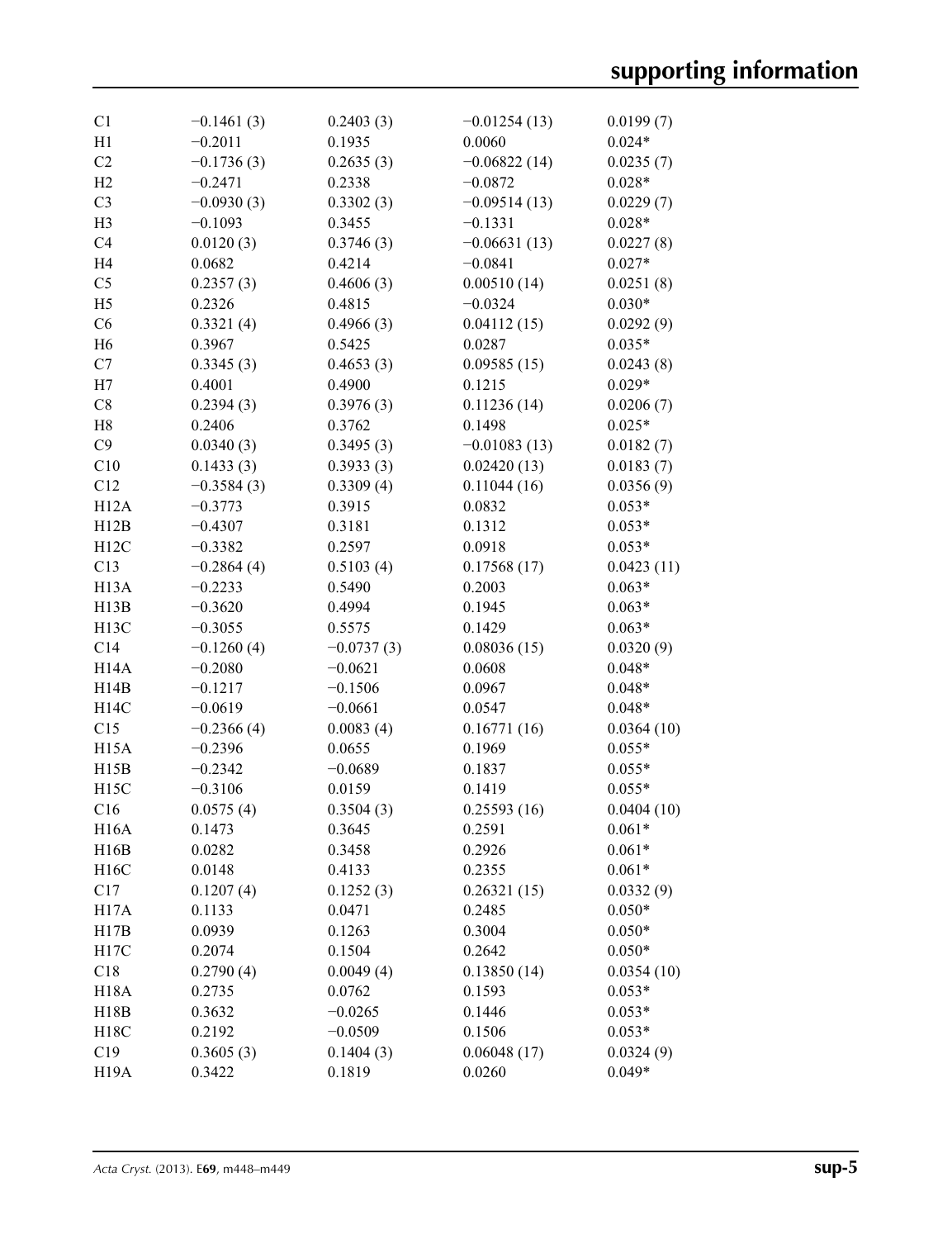# **supporting information**

| H19B | 0.4420 | 0.1034 | 0.0606 | $0.049*$ |
|------|--------|--------|--------|----------|
| H19C | 0.3612 | 0.1944 | 0.0911 | $0.049*$ |

*Atomic displacement parameters (Å2 )*

|                | $U^{11}$   | $U^{22}$    | $U^{33}$    | $U^{12}$       | $U^{13}$      | $U^{23}$      |
|----------------|------------|-------------|-------------|----------------|---------------|---------------|
| Cu1            | 0.0172(2)  | 0.01757(19) | 0.01494(18) | $-0.00310(17)$ | 0.00027(14)   | 0.00218(16)   |
| S <sub>1</sub> | 0.0200(4)  | 0.0336(5)   | 0.0251(4)   | 0.0051(4)      | 0.0070(4)     | 0.0087(4)     |
| S <sub>2</sub> | 0.0234(5)  | 0.0188(4)   | 0.0229(4)   | $-0.0060(3)$   | $-0.0037(3)$  | 0.0044(3)     |
| S <sub>3</sub> | 0.0262(5)  | 0.0238(4)   | 0.0173(4)   | $-0.0015(4)$   | 0.0005(3)     | $-0.0019(3)$  |
| S <sub>4</sub> | 0.0205(4)  | 0.0190(4)   | 0.0211(4)   | 0.0024(3)      | 0.0030(3)     | 0.0007(3)     |
| O <sub>1</sub> | 0.0245(13) | 0.0220(13)  | 0.0321(14)  | $-0.0021(10)$  | 0.0139(11)    | $-0.0001(10)$ |
| O2             | 0.0199(12) | 0.0161(11)  | 0.0193(11)  | $-0.0009(9)$   | 0.0007(9)     | 0.0031(9)     |
| O <sub>3</sub> | 0.0237(13) | 0.0249(13)  | 0.0177(11)  | $-0.0068(10)$  | $-0.0023(10)$ | 0.0041(9)     |
| <b>O4</b>      | 0.0174(12) | 0.0230(12)  | 0.0267(13)  | 0.0047(10)     | $-0.0001(10)$ | $-0.0016(10)$ |
| C11            | 0.0255(5)  | 0.0340(5)   | 0.0313(5)   | $-0.0103(4)$   | 0.0071(4)     | $-0.0072(4)$  |
| O <sub>5</sub> | 0.0444(19) | 0.113(3)    | 0.0248(15)  | $-0.0251(19)$  | 0.0071(14)    | 0.0041(17)    |
| O <sub>6</sub> | 0.0458(19) | 0.0425(18)  | 0.061(2)    | 0.0143(15)     | 0.0204(16)    | 0.0078(15)    |
| O <sub>7</sub> | 0.048(2)   | 0.0341(17)  | 0.093(3)    | 0.0076(15)     | $-0.0144(18)$ | $-0.0270(17)$ |
| ${\rm O}8$     | 0.065(2)   | 0.067(2)    | 0.0276(15)  | $-0.0458(18)$  | 0.0013(14)    | $-0.0026(15)$ |
| $Cl2$ 1        | 0.0311(11) | 0.0185(16)  | 0.0215(9)   | $-0.0024(11)$  | 0.0034(7)     | 0.0011(9)     |
| $Cl2_2$        | 0.034(3)   | 0.012(3)    | 0.020(2)    | 0.001(2)       | 0.0045(18)    | $-0.0071(19)$ |
| N1             | 0.0179(14) | 0.0133(13)  | 0.0187(13)  | 0.0033(10)     | 0.0034(11)    | 0.0018(10)    |
| N2             | 0.0151(14) | 0.0166(13)  | 0.0190(13)  | 0.0013(11)     | 0.0016(11)    | $-0.0001(11)$ |
| C1             | 0.0211(17) | 0.0176(16)  | 0.0206(16)  | 0.0023(14)     | $-0.0009(13)$ | $-0.0018(13)$ |
| C2             | 0.0243(18) | 0.0236(18)  | 0.0217(16)  | 0.0047(15)     | $-0.0028(14)$ | $-0.0014(14)$ |
| C <sub>3</sub> | 0.032(2)   | 0.0213(17)  | 0.0151(16)  | 0.0091(15)     | 0.0024(14)    | $-0.0009(13)$ |
| C4             | 0.034(2)   | 0.0160(16)  | 0.0196(17)  | 0.0054(14)     | 0.0092(15)    | 0.0030(13)    |
| C <sub>5</sub> | 0.031(2)   | 0.0203(18)  | 0.0255(18)  | $-0.0012(15)$  | 0.0129(16)    | 0.0001(14)    |
| C6             | 0.030(2)   | 0.0202(18)  | 0.040(2)    | $-0.0052(15)$  | 0.0146(18)    | $-0.0044(16)$ |
| C7             | 0.0159(17) | 0.0197(17)  | 0.037(2)    | $-0.0009(14)$  | 0.0004(15)    | $-0.0044(15)$ |
| $\rm{C}8$      | 0.0163(17) | 0.0185(16)  | 0.0262(17)  | 0.0007(13)     | $-0.0024(14)$ | $-0.0016(14)$ |
| C9             | 0.0206(17) | 0.0161(15)  | 0.0188(16)  | 0.0069(13)     | 0.0071(13)    | 0.0006(13)    |
| C10            | 0.0228(18) | 0.0118(15)  | 0.0212(16)  | 0.0025(13)     | 0.0056(13)    | 0.0009(12)    |
| C12            | 0.020(2)   | 0.049(3)    | 0.038(2)    | 0.0017(18)     | 0.0040(17)    | $-0.0008(19)$ |
| C13            | 0.036(2)   | 0.053(3)    | 0.039(2)    | 0.017(2)       | 0.0120(19)    | $-0.005(2)$   |
| C14            | 0.036(2)   | 0.0224(19)  | 0.037(2)    | $-0.0001(17)$  | $-0.0006(18)$ | $-0.0047(16)$ |
| C15            | 0.041(2)   | 0.042(2)    | 0.027(2)    | $-0.0163(19)$  | 0.0094(18)    | 0.0057(17)    |
| C16            | 0.054(3)   | 0.034(2)    | 0.032(2)    | $-0.004(2)$    | $-0.004(2)$   | $-0.0119(18)$ |
| C17            | 0.033(2)   | 0.044(2)    | 0.0229(18)  | 0.0091(19)     | 0.0058(16)    | 0.0110(17)    |
| C18            | 0.032(2)   | 0.049(3)    | 0.0256(19)  | 0.0172(19)     | 0.0033(17)    | 0.0146(17)    |
| C19            | 0.024(2)   | 0.0237(19)  | 0.050(2)    | 0.0020(16)     | 0.0091(18)    | 0.0023(17)    |

*Geometric parameters (Å, º)*

| $Cu1-02$ | 1.979(2) | $C3-C4$   | 1.384(5) |
|----------|----------|-----------|----------|
| $Cu1-03$ | 1.981(2) | $C3-H3$   | 0.9500   |
| $Cu1-M2$ | 1.994(3) | $C4 - C9$ | 1.392(4) |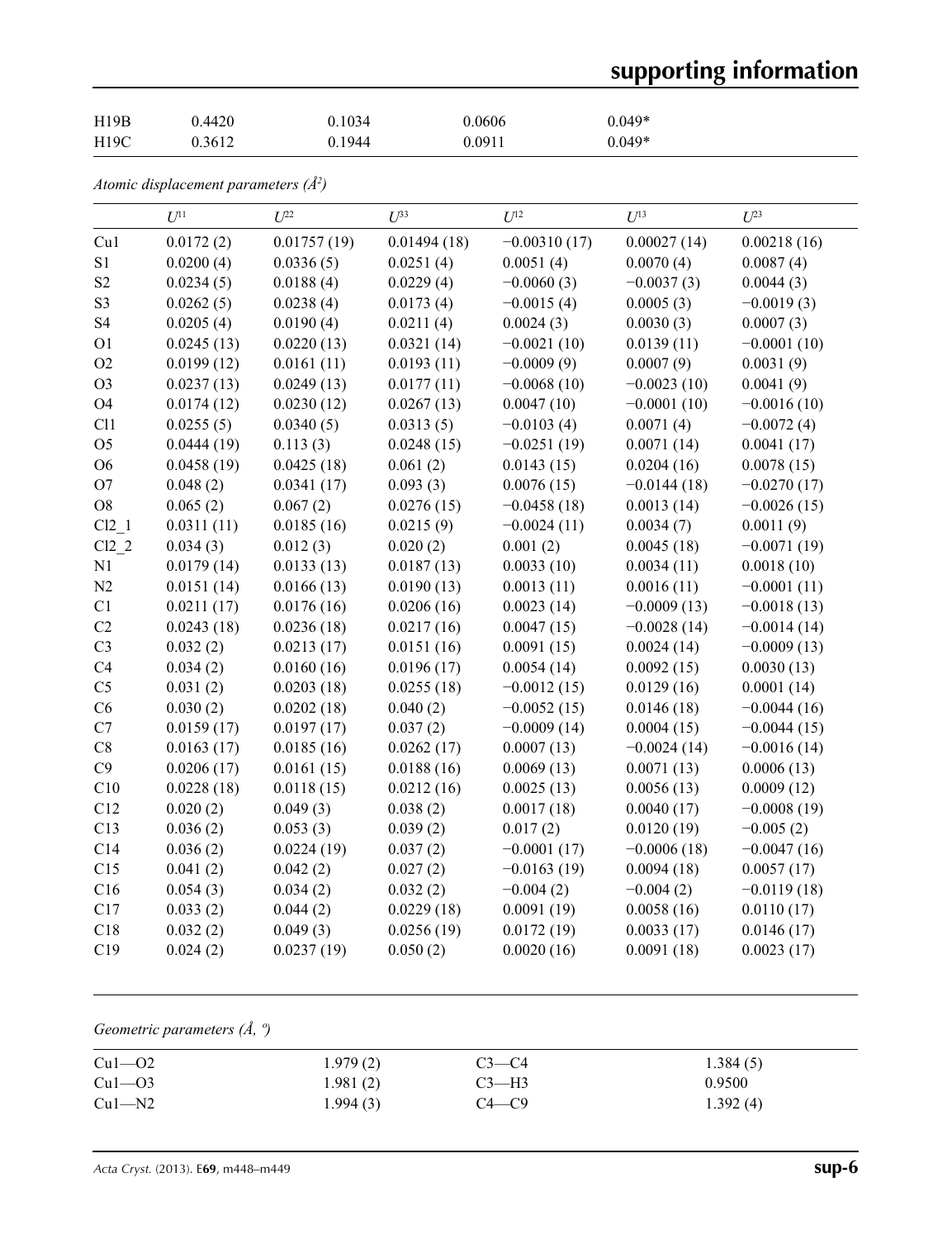| $Cu1-M1$            | 1.998(3)   | $C4 - H4$      | 0.9500   |
|---------------------|------------|----------------|----------|
| $Cu1 - O4$          | 2.365(2)   | $C5-C6$        | 1.371(5) |
| $Cu1 - O1$          | 2.394(2)   | $C5 - C10$     | 1.383(4) |
| $S1 - 01$           | 1.517(2)   | $C5 - H5$      | 0.9500   |
| $S1 - C12$          | 1.788(4)   | $C6 - C7$      | 1.389(5) |
| $S1 - C13$          | 1.791(4)   | $C6 - H6$      | 0.9500   |
| $S2 - 02$           | 1.536(2)   | $C7-C8$        | 1.384(5) |
| $S2 - C14$          | 1.771(4)   | $C7 - H7$      | 0.9500   |
| $S2 - C15$          | 1.779(4)   | $C8 - H8$      | 0.9500   |
| $S3 - 03$           | 1.531(2)   | $C9 - C10$     | 1.488(5) |
| $S3 - C16$          | 1.772(4)   | $C12 - H12A$   | 0.9800   |
| $S3 - C17$          | 1.775(4)   | $C12 - H12B$   | 0.9800   |
| $S4 - O4$           | 1.512(2)   | $C12 - H12C$   | 0.9800   |
| $S4 - C19$          | 1.785(4)   | $C13 - H13A$   | 0.9800   |
| $S4 - C18$          | 1.786(4)   | $C13 - H13B$   | 0.9800   |
| $Cl1 - O6$          | 1.419(3)   | C13-H13C       | 0.9800   |
| $Cl1 - O5$          | 1.430(3)   | $C14 - H14A$   | 0.9800   |
| $Cl1 - O8$          | 1.431(3)   | $C14 - H14B$   | 0.9800   |
| $Cl1 - O7$          |            | C14-H14C       | 0.9800   |
|                     | 1.435(3)   |                |          |
| $Cl2 1 - O9 1$      | 1.388(5)   | $C15 - H15A$   | 0.9800   |
| $Cl2\_1$ - $O11\_1$ | 1.413(7)   | $C15 - H15B$   | 0.9800   |
| $Cl2 1 - O12 1$     | 1.421(6)   | $C15 - H15C$   | 0.9800   |
| $Cl2 1 - O10 1$     | 1.436(6)   | $C16 - H16A$   | 0.9800   |
| $Cl2 2 - O9 2$      | 1.399(9)   | $C16 - H16B$   | 0.9800   |
| Cl2 2-012 2         | 1.413(8)   | $C16 - H16C$   | 0.9800   |
| $Cl2 2 - O10 2$     | 1.421(10)  | $C17 - H17A$   | 0.9800   |
| Cl2 2-011 2         | 1.432(9)   | $C17 - H17B$   | 0.9800   |
| $N1 - C1$           | 1.340(4)   | C17-H17C       | 0.9800   |
| $N1 - C9$           | 1.351(4)   | $C18 - H18A$   | 0.9800   |
| $N2-C8$             | 1.343(4)   | $C18 - H18B$   | 0.9800   |
| $N2 - C10$          | 1.352(4)   | C18-H18C       | 0.9800   |
| $C1-C2$             | 1.398(5)   | C19-H19A       | 0.9800   |
| $Cl-H1$             | 0.9500     | C19-H19B       | 0.9800   |
| $C2-C3$             | 1.377(5)   | C19-H19C       | 0.9800   |
| $C2-H2$             | 0.9500     |                |          |
|                     |            |                |          |
| $O2-Cu1-O3$         | 94.62(9)   | $C6-C5-C10$    | 119.1(3) |
| $O2 - Cu1 - N2$     | 174.98(10) | $C6-C5-H5$     | 120.5    |
| $O3 - Cu1 - N2$     |            |                |          |
|                     | 90.37(10)  | $C10-C5-H5$    | 120.5    |
| $O2 - Cu1 - N1$     | 93.53 (10) | $C5-C6-C7$     | 119.5(3) |
| $O3 - Cu1 - N1$     | 170.76(10) | $C5-C6-H6$     | 120.3    |
| $N2$ — $Cu1$ — $N1$ | 81.45 (11) | $C7-C6-H6$     | 120.3    |
| $O2 - Cu1 - O4$     | 87.42(8)   | $C8-C7-C6$     | 118.7(3) |
| $O3 - Cu1 - O4$     | 90.21(9)   | $C8-C7-H7$     | 120.6    |
| $N2 - Cu1 - O4$     | 92.05(9)   | $C6-C7-H7$     | 120.6    |
| $N1-Cu1-04$         | 85.81 (9)  | $N2 - C8 - C7$ | 122.2(3) |
| $O2 - Cu1 - O1$     | 86.15(8)   | $N2 - C8 - H8$ | 118.9    |
| $O3 - Cu1 - O1$     | 94.52 (9)  | $C7-C8-H8$     | 118.9    |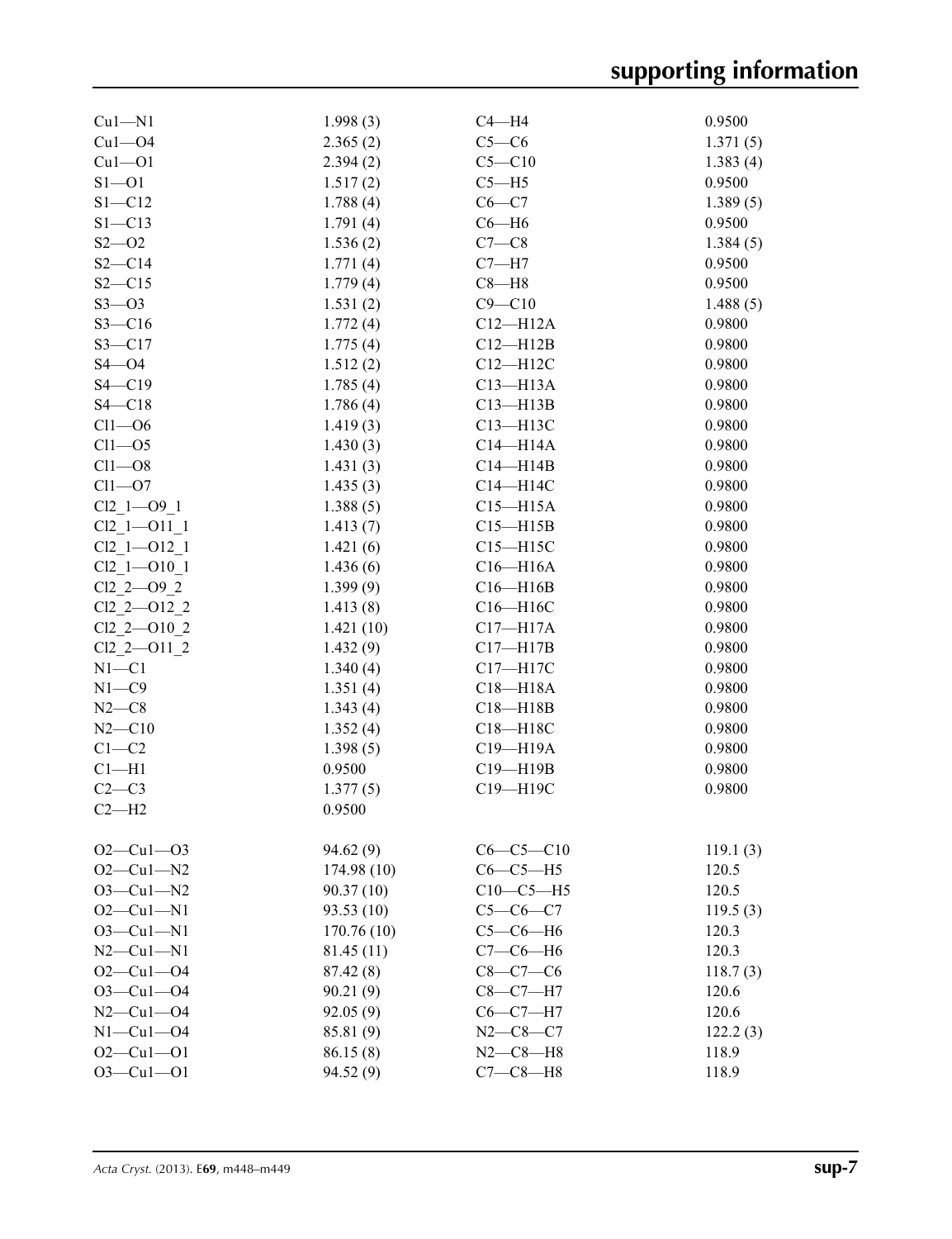| $N2 - Cu1 - O1$                               | 93.98(9)   | $N1-C9-C4$          | 121.6(3) |
|-----------------------------------------------|------------|---------------------|----------|
| $N1-Cu1-O1$                                   | 90.35(9)   | $N1 - C9 - C10$     | 114.9(3) |
| $O4 - Cu1 - O1$                               | 172.30(8)  | $C4 - C9 - C10$     | 123.5(3) |
| $O1 - S1 - C12$                               | 106.68(17) | $N2 - C10 - C5$     | 122.1(3) |
| $O1 - S1 - C13$                               | 104.87(17) | $N2 - C10 - C9$     | 113.9(3) |
| $C12 - S1 - C13$                              | 98.2(2)    | $C5 - C10 - C9$     | 124.0(3) |
| $O2 - S2 - C14$                               | 104.83(16) | $S1-C12-H12A$       | 109.5    |
| $O2 - S2 - C15$                               | 102.73(17) | $S1 - C12 - H12B$   | 109.5    |
| $C14 - S2 - C15$                              | 99.78 (19) | $H12A - C12 - H12B$ | 109.5    |
| $O3 - S3 - C16$                               | 105.11(17) | $S1 - C12 - H12C$   | 109.5    |
| $O3 - S3 - C17$                               | 103.87(15) | H12A-C12-H12C       | 109.5    |
| $C16 - S3 - C17$                              | 99.7(2)    | H12B-C12-H12C       | 109.5    |
| $O4 - S4 - C19$                               | 107.37(15) | $S1 - C13 - H13A$   | 109.5    |
| $O4 - S4 - C18$                               | 106.68(16) | $S1 - C13 - H13B$   | 109.5    |
| $C19 - S4 - C18$                              | 97.6(2)    | H13A-C13-H13B       | 109.5    |
| $S1 - 01 - Cu1$                               | 120.43(13) | $S1 - C13 - H13C$   | 109.5    |
| $S2 - 02 - Cu1$                               | 119.24(13) | H13A-C13-H13C       | 109.5    |
| $S3 - 03 - Cu1$                               | 125.31(14) | H13B-C13-H13C       | 109.5    |
| $S4 - O4 - Cu1$                               | 142.59(14) | $S2-C14-H14A$       | 109.5    |
| $O6 - Cl1 - O5$                               | 110.0(2)   | $S2-C14-H14B$       | 109.5    |
| $O6 - Cl1 - O8$                               | 109.9(2)   | H14A-C14-H14B       | 109.5    |
| $O5 - Cl1 - O8$                               | 109.46(18) | $S2-C14-H14C$       | 109.5    |
| $O6 - Cl1 - O7$                               | 109.21(19) | H14A-C14-H14C       | 109.5    |
| $O5 - Cl1 - O7$                               | 109.5(2)   | H14B-C14-H14C       | 109.5    |
| $O8 - Cl1 - O7$                               | 108.8(2)   | $S2-C15-H15A$       | 109.5    |
| O9 1-Cl2 1-O11 1                              | 109.7(4)   | $S2 - C15 - H15B$   | 109.5    |
| O9 1-Cl2 1-O12 1                              | 112.2(3)   | H15A-C15-H15B       | 109.5    |
| $O11\_1$ - $Cl2\_1$ - $O12\_1$                | 106.6(4)   | $S2-C15-H15C$       | 109.5    |
| O9 1-Cl2 1-O10 1                              | 109.6(3)   | H15A-C15-H15C       | 109.5    |
| O11 1-Cl2 1-O10 1                             | 107.4(4)   | $H15B - C15 - H15C$ | 109.5    |
| O12 1-Cl2 1-O10 1                             | 111.2(4)   | $S3-C16-H16A$       | 109.5    |
| O9 2-Cl2 2-O12 2                              | 112.9(7)   | $S3-C16-H16B$       | 109.5    |
| O9 2-Cl2 2-O10 2                              | 109.9(7)   | H16A-C16-H16B       | 109.5    |
| $O12\_2$ - $Cl2\_2$ - $O10\_2$                | 115.2(8)   | S3-C16-H16C         | 109.5    |
| $O9_2$ -Cl2 <sub>-</sub> 2--O11 <sub>-2</sub> | 108.1(7)   | H16A-C16-H16C       | 109.5    |
| O12 2-Cl2 2-O11 2                             | 104.7(7)   | H16B-C16-H16C       | 109.5    |
| O10 2-Cl2 2-O11 2                             | 105.4(7)   | $S3 - C17 - H17A$   | 109.5    |
| $C1 - N1 - C9$                                | 119.4(3)   | $S3 - C17 - H17B$   | 109.5    |
| $Cl-M1-Cu1$                                   | 126.2(2)   | $H17A - C17 - H17B$ | 109.5    |
| $C9 - N1 - Cu1$                               | 114.4(2)   | S3-C17-H17C         | 109.5    |
| $C8 - N2 - C10$                               | 118.5(3)   | H17A-C17-H17C       | 109.5    |
| $C8 - N2 - Cu1$                               | 126.3(2)   | H17B-C17-H17C       | 109.5    |
| $C10 - N2 - Cu1$                              | 115.0(2)   | $S4 - C18 - H18A$   | 109.5    |
| $N1-C1-C2$                                    | 121.5(3)   | $S4 - C18 - H18B$   | 109.5    |
| $N1-C1-H1$                                    | 119.2      | H18A-C18-H18B       | 109.5    |
| $C2-C1-H1$                                    | 119.2      | S4-C18-H18C         | 109.5    |
| $C3-C2-C1$                                    | 119.2(3)   | H18A-C18-H18C       | 109.5    |
| $C3-C2-H2$                                    | 120.4      | H18B-C18-H18C       | 109.5    |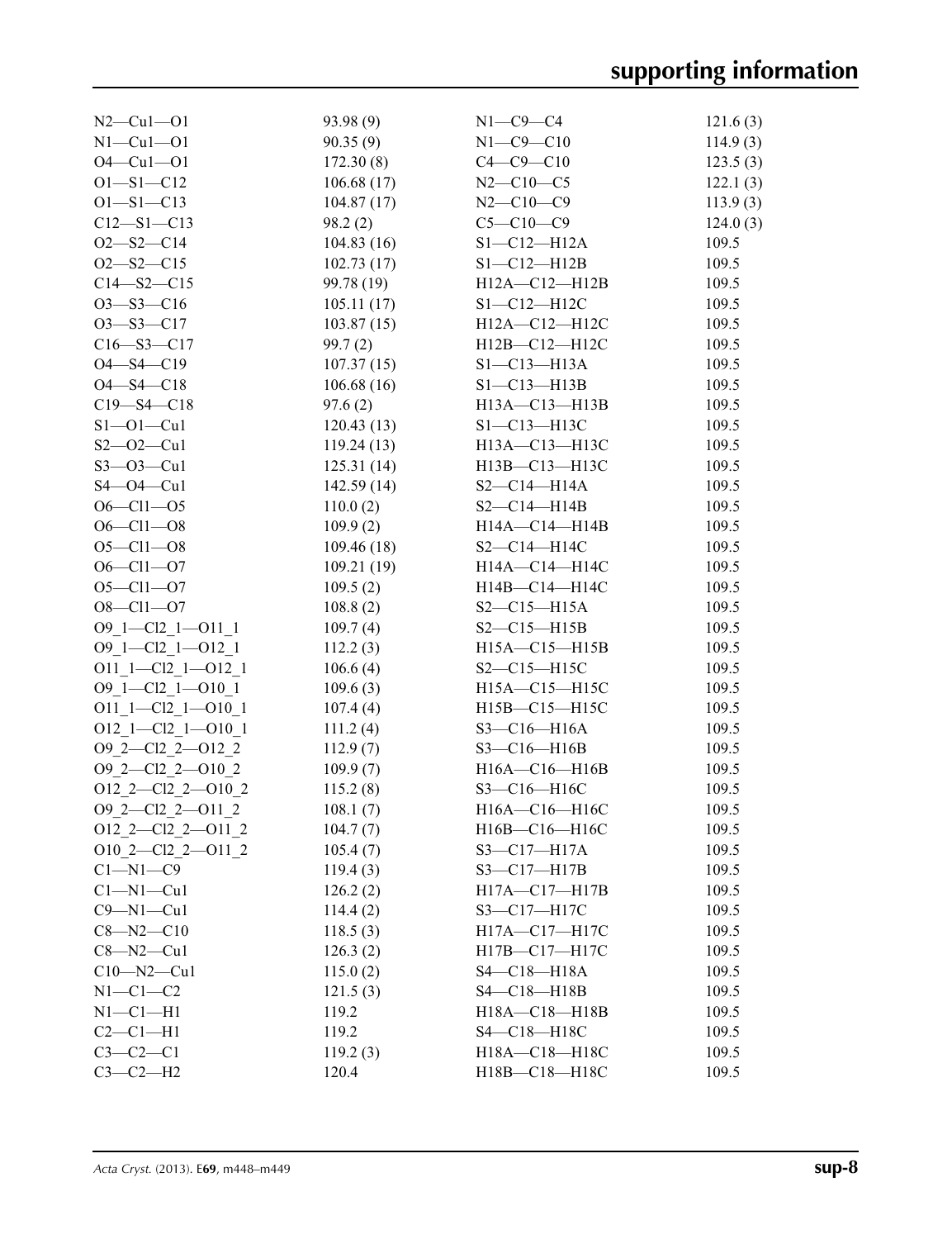| $C1-C2-H2$                 | 120.4         | S4-C19-H19A           | 109.5       |
|----------------------------|---------------|-----------------------|-------------|
| $C2 - C3 - C4$             | 119.4(3)      | S4-C19-H19B           | 109.5       |
| $C2-C3-H3$                 | 120.3         | H19A-C19-H19B         | 109.5       |
| $C4-C3-H3$                 | 120.3         | S4-C19-H19C           | 109.5       |
| $C3-C4-C9$                 | 118.9(3)      | H19A-C19-H19C         | 109.5       |
| $C3-C4-H4$                 | 120.5         | H19B-C19-H19C         | 109.5       |
| $C9-C4-H4$                 | 120.5         |                       |             |
|                            |               |                       |             |
| $C12 - S1 - O1 - Cu1$      | $-85.9(2)$    | $O1 - Cu1 - N1 - C9$  | 98.2(2)     |
| $C13 - S1 - O1 - Cu1$      | 170.58(18)    | $O2-Cu1-N2-C8$        | $-179(55)$  |
| $O2 - Cu1 - O1 - S1$       | 24.70(16)     | $O3 - Cu1 - N2 - C8$  | $-4.9(3)$   |
| $O3 - Cu1 - O1 - S1$       | $-69.64(17)$  | $N1 - Cu1 - N2 - C8$  | 179.4(3)    |
| $N2 - Cu1 - O1 - S1$       | $-160.33(17)$ | $O4 - Cu1 - N2 - C8$  | $-95.1(3)$  |
| $N1 - Cu1 - O1 - S1$       | 118.21(17)    | $O1 - Cu1 - N2 - C8$  | 89.7(3)     |
| $O4 - Cu1 - O1 - S1$       | 58.2(7)       | $O2-Cu1-N2-C10$       | $-3.6(12)$  |
| $C14 - S2 - O2 - Cu1$      | $-109.80(17)$ | $O3$ —Cul—N2—C10      | 170.5(2)    |
| $C15 - S2 - O2 - Cu1$      | 146.32(17)    | $N1-Cu1-N2-C10$       | $-5.2(2)$   |
| $O3 - Cu1 - O2 - S2$       | $-42.44(15)$  | $O4 - Cu1 - N2 - C10$ | 80.2(2)     |
| $N2$ —Cu1—O2—S2            | 131.6(11)     | $O1 - Cu1 - N2 - C10$ | $-95.0(2)$  |
| $N1 - Cu1 - 02 - S2$       | 133.21(15)    | $C9 - N1 - C1 - C2$   | 0.4(5)      |
| $O4 - Cu1 - O2 - S2$       | 47.57(14)     | $Cu1 - N1 - C1 - C2$  | $-177.8(2)$ |
| $O1 - Cu1 - O2 - S2$       | $-136.67(15)$ | N1-C1-C2-C3           | 0.8(5)      |
| $C16 - S3 - O3 - Cu1$      | $-106.8(2)$   | $C1 - C2 - C3 - C4$   | $-1.3(5)$   |
| $C17 - S3 - O3 - Cu1$      | 148.92(19)    | $C2-C3-C4-C9$         | 0.7(5)      |
| $O2-Cu1-O3-S3$             | $-41.26(17)$  | $C10-C5-C6-C7$        | $-0.3(5)$   |
| $N2 - Cu1 - O3 - S3$       | 139.26(17)    | $C5-C6-C7-C8$         | 0.5(5)      |
| $N1 - Cu1 - 03 - S3$       | 166.9(5)      | $C10 - N2 - C8 - C7$  | $-0.9(5)$   |
| $O4 - Cu1 - O3 - S3$       | $-128.69(16)$ | $Cu1 - N2 - C8 - C7$  | 174.3(2)    |
| $O1 - Cu1 - O3 - S3$       | 45.24(17)     | C6—C7—C8—N2           | 0.1(5)      |
| C19-S4-04-Cu1              | $-49.5(3)$    | C1-N1-C9-C4           | $-1.1(4)$   |
| $C18 - S4 - O4 - Cu1$      | 54.3 (3)      | $Cu1 - N1 - C9 - C4$  | 177.3(2)    |
| $O2 - Cu1 - O4 - S4$       | $-133.1(2)$   | $C1 - N1 - C9 - C10$  | 179.0(3)    |
| $O3 - Cu1 - O4 - S4$       | $-38.5(2)$    | $Cu1 - N1 - C9 - C10$ | $-2.7(3)$   |
| $N2 - Cu1 - 04 - S4$       | 51.9(2)       | $C3-C4-C9-N1$         | 0.5(5)      |
| $N1 - Cu1 - 04 - S4$       | 133.1(2)      | $C3 - C4 - C9 - C10$  | $-179.5(3)$ |
| $O1 - Cu1 - O4 - S4$       | $-166.6(5)$   | $C8 - N2 - C10 - C5$  | 1.1(5)      |
| $O2-Cu1-N1-C1$             | 2.6(3)        | $Cu1 - N2 - C10 - C5$ | $-174.6(2)$ |
| $O3 - Cu1 - N1 - C1$       | 154.5(5)      | $C8 - N2 - C10 - C9$  | $-179.1(3)$ |
| $N2$ — $Cu1$ — $N1$ — $C1$ | $-177.5(3)$   | $Cu1 - N2 - C10 - C9$ | 5.2(3)      |
| $O4 - Cu1 - N1 - C1$       | 89.8(3)       | $C6-C5-C10-N2$        | $-0.5(5)$   |
| $O1 - Cu1 - N1 - C1$       | $-83.5(3)$    | $C6-C5-C10-C9$        | 179.7(3)    |
| $O2-Cu1-N1-C9$             | $-175.6(2)$   | $N1 - C9 - C10 - N2$  | $-1.6(4)$   |
| $O3 - Cu1 - N1 - C9$       | $-23.7(7)$    | $C4 - C9 - C10 - N2$  | 178.4(3)    |
| $N2$ — $Cu1$ — $N1$ — $C9$ | 4.2(2)        | $N1 - C9 - C10 - C5$  | 178.1(3)    |
| $O4 - Cu1 - N1 - C9$       | $-88.5(2)$    | $C4 - C9 - C10 - C5$  | $-1.8(5)$   |
|                            |               |                       |             |